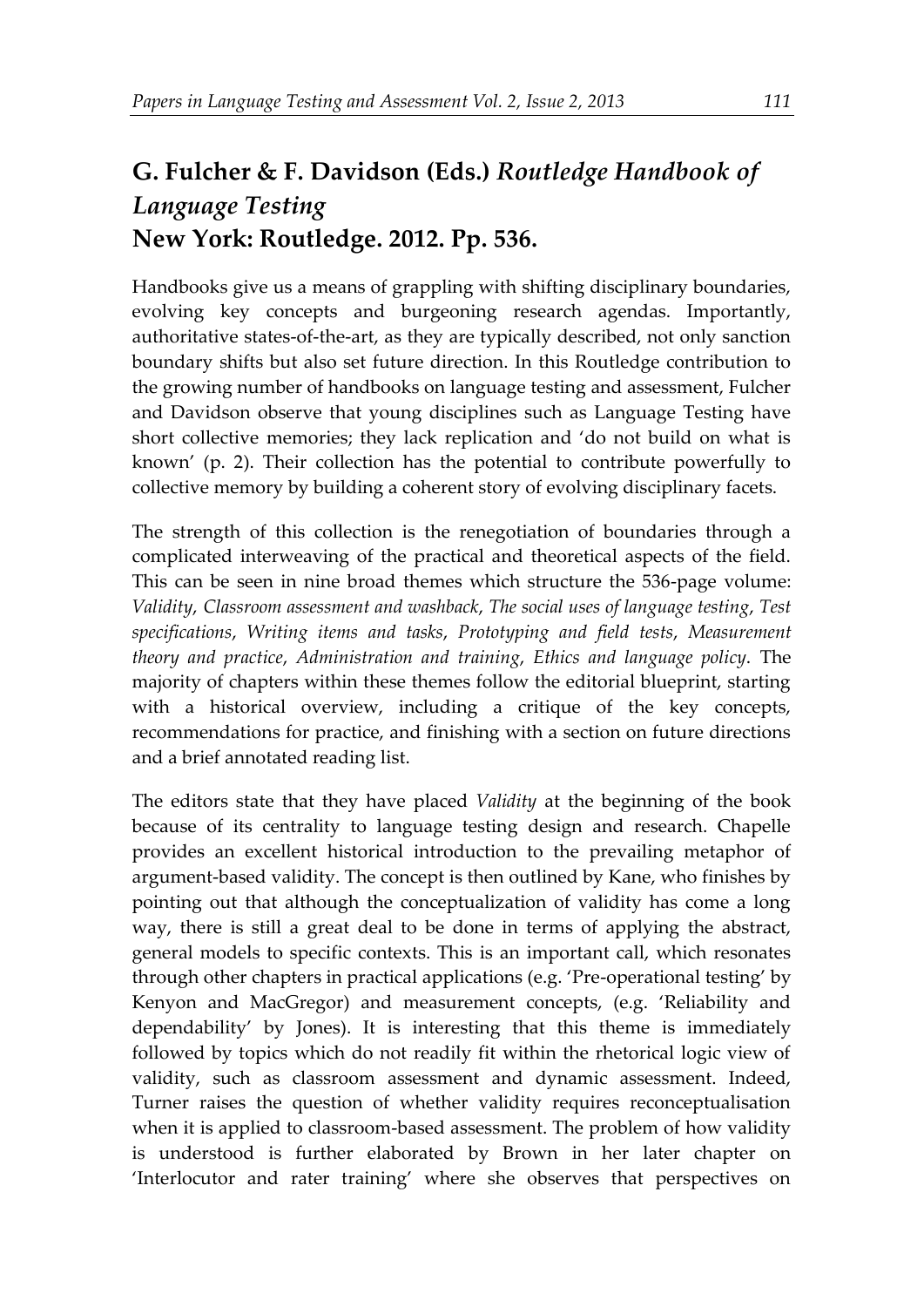validity differ 'across the divide of the assessment context': small-scale teacherled versus large scale, standardized assessments (p. 416). The various perspectives throughout the volume show that although validity is understood as central to the process and place of assessment in society, its application to specific contexts and types of assessment is very much work in progress.

Given the primacy of validity in the handbook, it may seem strange that the nature of language and communication appears to be absent from the contents. A significant editorial decision was to eschew the typical communication model/component breakdown (e.g. reading, writing, speaking, listening, vocabulary, grammar, etc.) that has become entrenched in large-scale language tests and test preparation coursebooks as well as academic books, series and courses about language testing. In fact, only one chapter, 'Piloting vocabulary tests' by Read, uses a particular language component as the focus and this is as much about developing item formats as it is about vocabulary. Surveying other handbooks and similar language testing/assessment reference works suggests that the field is at a crossroads in terms of the conceptualisation of construct. Contemporary volumes such as *The Cambridge Guide to Second Language Assessment* (Coombe, Stoynoff, O'Sullivan & Davidson, 2012) and the *Companion to Language Assessment* (Kunnan, 2013) maintain the separation of language components, although in the latter, the list is expanded to include literacy, pragmatics and integrated skills among others. In her introduction to the *Language Testing and Assessment* volume in the *Encyclopedia of Language and Education,* Shohamy (2008, p. xvi) explains that in seeking to represent the multiplicity of languages and the diversity of contexts, language is considered from multiple perspectives rather than clear-cut skills. Perhaps the Routledge handbook bears witness to the conflation of the 'what' of language testing (the construct) and the 'how' (the method), as Shohamy describes it. Certainly, the nature of test constructs is discussed usefully via various methodological routes, for example, defining the construct in Plakans' essay on 'Writing integrated items', the nature of test-elicited speaking in Ross's chapter on 'Claims, evidence, and inference in performance assessment', the effect of multimedia on the construct in Sawaki's chapter on 'Technology in language testing', Aviation English in Moder and Halleck's chapter on 'Designing language tests for specific social uses' and the question of construct in Hudson's chapter on 'Standards-based testing'. It could be argued that the spread of test construct across multiple facets of the language testing enterprise is a necessary effect of a unified concept of validity as outlined by Messick (1989), which includes social consequences in the construct validity purview.

For the test developer, there are valuable practical and technical summaries in a useful array of topics, with strong links between aspects of test design and